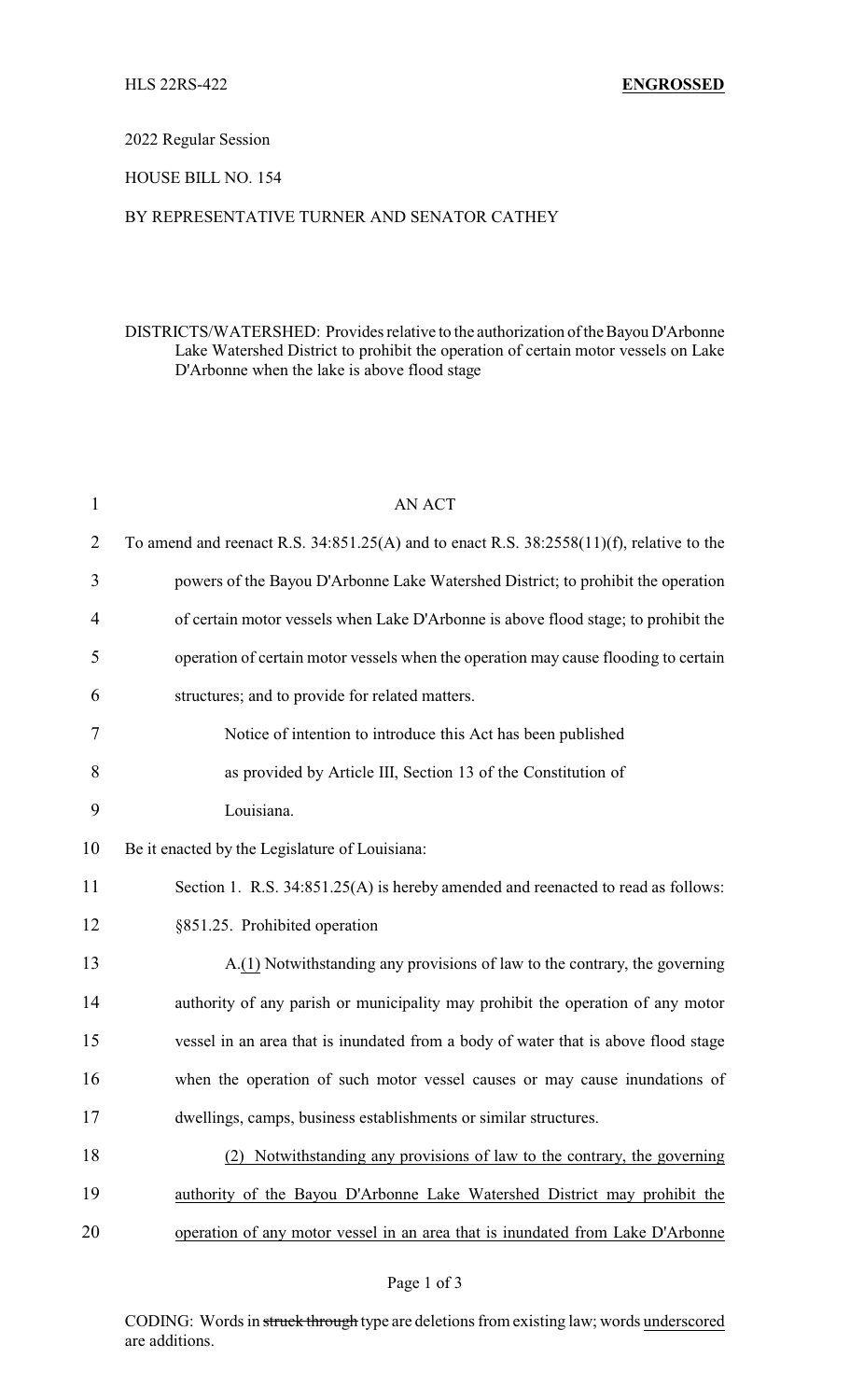| $\mathbf{1}$   | when it is above flood stage and when the operation of such motor vessel causes or |
|----------------|------------------------------------------------------------------------------------|
| $\overline{2}$ | may cause inundations of dwellings, camps, business establishments, or similar     |
| 3              | structures.                                                                        |
| 4              | $\ast$<br>*<br>$\ast$                                                              |
| 5              | Section 2. R.S. 38:2558(11)(f) is hereby enacted to read as follows:               |
| 6              | §2558. Powers of board                                                             |
| 7              | In order to accomplish the purposes for which the district is created, the board   |
| 8              | of commissioners may:                                                              |
| 9              | $\ast$<br>$\ast$<br>$\ast$                                                         |
| 10             | (11) The board of commissioners of the Bayou D'Arbonne Lake Watershed              |
| 11             | District shall have the care, management and control of the said lake or reservoir |
| 12             | formed by the damming of Bayou D'Arbonne and its property and finances. They       |
| 13             | shall have power:                                                                  |
| 14             | $\ast$<br>$\ast$<br>$\ast$                                                         |
| 15             | (f) To prohibit the operation of any motor vessel in an area that is inundated     |
| 16             | from Lake D'Arbonne when it is above flood stage and when the operation of such    |
| 17             | motor vessel causes or may cause inundations of dwellings, camps, business         |
| 18             | establishments, or similar structures.                                             |
| 19             | *<br>*<br>*                                                                        |
|                |                                                                                    |

# DIGEST

The digest printed below was prepared by House Legislative Services. It constitutes no part of the legislative instrument. The keyword, one-liner, abstract, and digest do not constitute part of the law or proof or indicia of legislative intent. [R.S. 1:13(B) and 24:177(E)]

| HB 154 Engrossed | 2022 Regular Session | Turner |
|------------------|----------------------|--------|
|                  |                      |        |

**Abstract:** Provides for the authority of the Bayou D'Arbonne Lake Watershed District to prohibit the operation of certain motor vessels on Lake D'Arbonne when the lake is above flood stage.

Present law authorizes the governing authority of any parish or municipality to prohibit the operation of any motor vessel in an area that is flooded from a body of water that is above flood stage and when the operation of the motor vessel may cause flooding of dwellings, camps, business establishments, or similar structures.

Present law provides an exception for law enforcement officers, members of the National Guard, commercial fishermen, and members of a rescue or disaster relief organization or